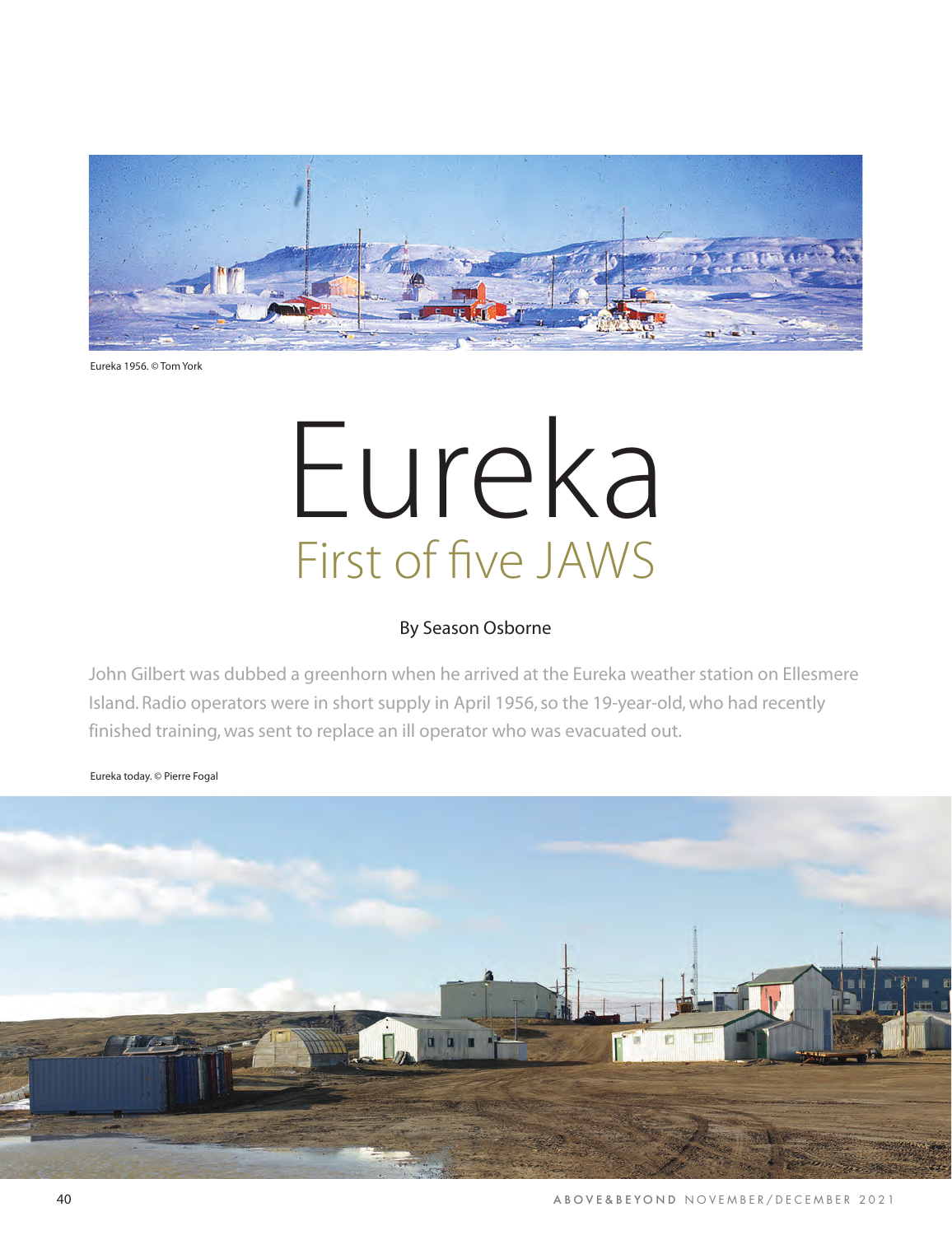T he weather station was less than a decade old when Gilbert got off the D'Iberville icebreaker he had boarded in Resolute. Eureka, established in April 1947, was the first of five Joint Arctic Weather Stations (JAWS) established in the High Arctic islands.

Realizing that the Arctic air mass had an enormous effect on weather in both Canada and the United States, both governments agreed to set up stations to jointly study the weather to help improve their weather predictions. Eureka, at 80°00' N, 85°56' W, was chosen because it was a sheltered spot on the Fosheim Peninsula in central Ellesmere Island. The other stations were built at Resolute on Cornwallis (August 1947), Mould Bay on Banks (April 1948), Isachsen on Ellef Ringnes (April 1948), and Alert on Ellesmere (April 1950).

In 1947, eight men were left at Eureka. The roles were split between the two countries. The staff consisted of four meteorological technicians (met techs), two Canadians from the Meteorological Service of Canada and two Americans from the United States Weather Bureau; two radio operators, one Canadian and one American; a mechanic who looked after the station's equipment and power; and a cook.

The met techs focussed on upper air measurements, while the radio operators took meteorological measurements on the ground. This was still the situation when Gilbert arrived nine years later. It was the reason he had been given meteorological training. He would be a weather observer, as well as radio operator.



John Gilbert at the radio-communications station CHS20. © John Gilbert

"Every three hours, we had to go out to the Stevenson screen [a raised box with louvered sides that protect the meteorological instruments inside from the elements], open it up, take the current temperature, maximum and minimum temperatures. Using other instruments, we'd measure rainfall, wind speed and direction on the ground," says Gilbert.

Twice a day, the met techs, working in pairs (one Canadian, one American), would release a weather balloon with a radiosonde instrument attached to it that sent back information on atmospheric and barometric pressure, temperature, humidity, and wind speed via radio signals. One met tech made the

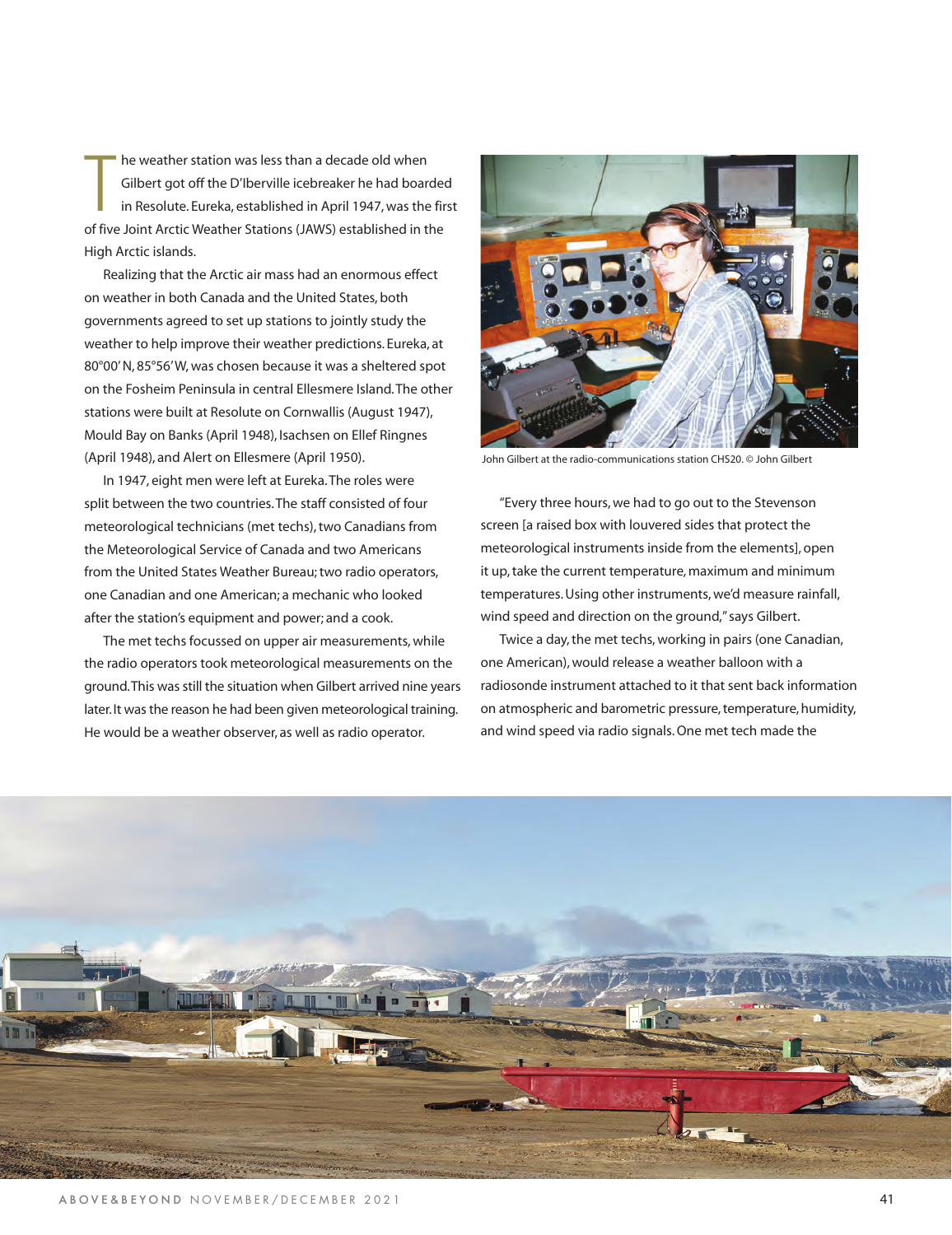

Filling the radiosonde balloon before releasing it. © John Gilbert

hydrogen, filled, and released the balloon, while the other lined up a big dish-type antenna with the radiosonde signal box, and tracked the ascending balloon.

"Some balloons went to 100,000 feet [30.48 kms] and must've been the size of Walmart by the time they broke," says Tom York, who was a met tech at Eureka in 1961. "They were made of a special type of rubber that allowed it to expand as the pressure decreased. As the balloon rose, it would get bigger. Hydrogen would take up more space inside the balloon. Between 70,000 and 110,000 feet would be the height they'd go before they broke."

York explains that the balloons were launched 12 hours apart on Greenwich Mean Time (GMT). It was part of a concerted global effort to study weather, with meteorologists at 1,300 upper air stations around the world conducting radiosonde readings at the same time. The met techs would take all the readings, fill the information in spaces on preprinted forms, then give them to the radio operators to transmit.

"It was a complicated process," says Gilbert. The met techs would code it and give it to me, and I'd send the report by Morse code to Resolute. Then it would be sent to Montreal, and then go to the rest of the country and get on the international circuit."

Eureka is a stunning spot, protected from the northwestern winds by surrounding hills, with incredible views of Ellesmere's mountainous terrain beyond. Eureka has the lowest average annual temperature (−18.8°C), and the least precipitation of any weather station in Canada, being considered a polar desert. Despite the short growing season, many colourful flowers grow on the surrounding tundra. It is also home to a variety of Arctic animals, such as muskox, wolves, Arctic fox, and hares. The wildlife and environment provide plenty of photo opportunities,



Releasing radiosonde. © Tom York